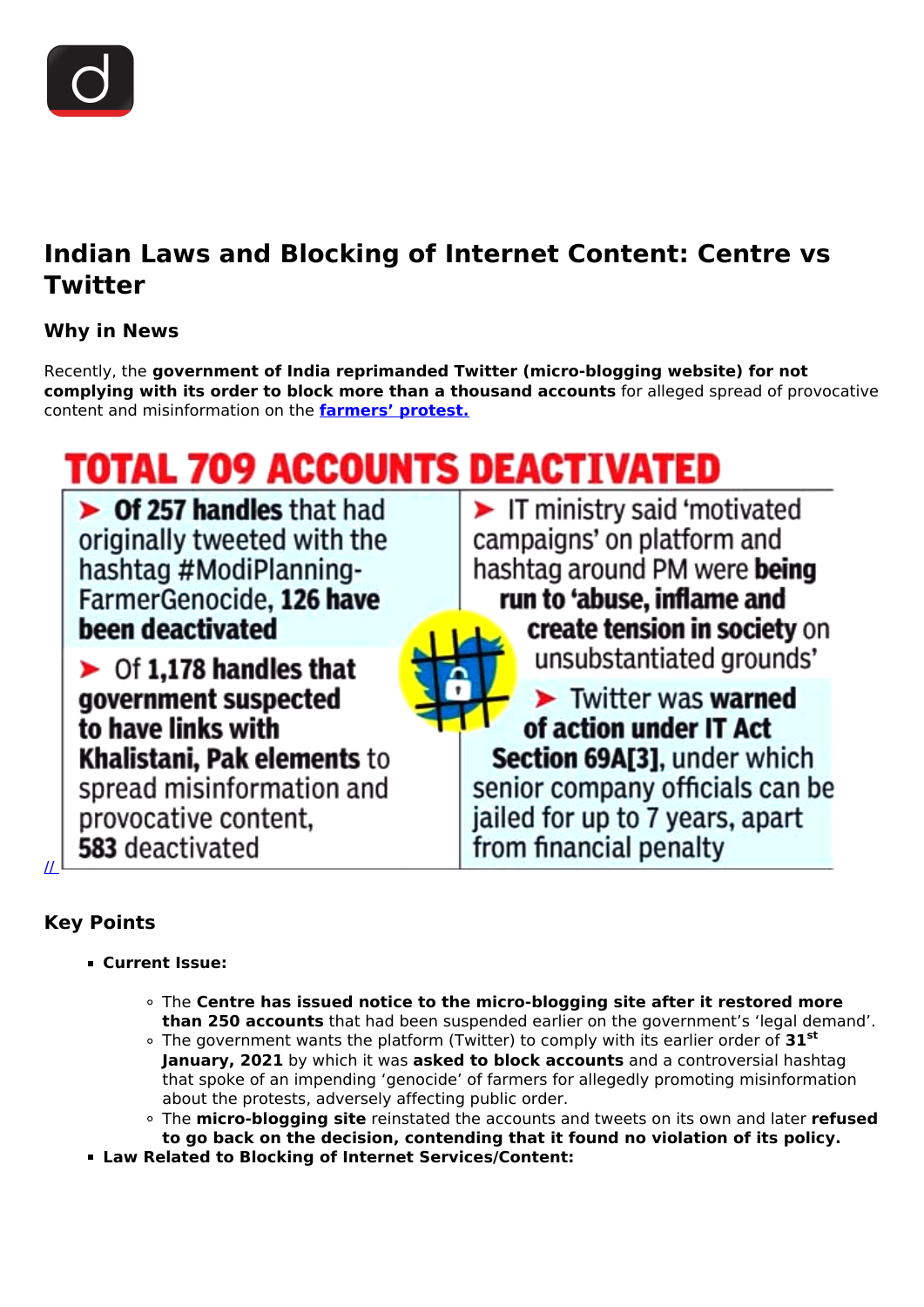#### **Information Technology Act, 2000:**

- In India, the **Information Technology (IT) Act, 2000**, as amended from time to time, governs all activities related to the use of computer resources.
- It covers all **'intermediaries'** who play a role in the use of computer resources and electronic records.
- The **role of the intermediaries** has been spelt out in separate rules framed for the purpose in 2011- **The Information Technology (Intermediaries Guidelines) Rules, 2011.**
- **Section 69 of the IT Act:**
	- It confers on the Central and State governments the **power to issue directions "to intercept, monitor or decrypt any information** generated, transmitted, received or stored in any computer resource".
	- The **grounds on which these powers may be exercised** are:
		- In the interest of the sovereignty or integrity of India, defence of India, the security of the state.
		- Friendly relations with foreign states.
		- Public order, or for preventing incitement to the commission of any cognizable offence relating to these.
	- For investigating any offence.
- **Process of Blocking Internet Websites:**
	- **Section 69A,** for similar reasons and grounds (as stated above), **enables the Centre to ask any agency of the government, or any intermediary, to block access to the public of any information generated,** transmitted, received or stored or hosted **on any computer resource.**
	- Any such request for blocking access **must be based on reasons given in writing.**
- **Intermediaries as per the IT Act 2000:**
	- Intermediary is defined in **Section 2(1) (w)** of the IT Act 2000.
	- The term 'intermediaries' includes **providers of telecom service, network service, Internet service and web hosting,** besides **search engines, online payment and auction sites, online marketplaces and cyber cafes.**
	- It includes any person who, on behalf of another, **"receives, stores or transmits" any electronic record. Social media platforms** would fall under this definition.
- **Obligations of Intermediaries under the Law:**
	- Intermediaries are **required to preserve and retain specified information in a manner and format prescribed by the Centre** for a specified duration.
		- Contravention of this provision **may attract a prison term that may go up to three years,** besides a fine.
	- **When a direction is given for monitoring,** the intermediary and any person in charge of a computer resource should extend technical assistance in the form of giving access or securing access to the resource involved.
		- Failure to extend such assistance may entail a **prison term of up to seven years, besides a fine.**
		- **Failure to comply with a direction to block access** to the public on a government's written request also **attracts a prison term of up to seven years, besides a fine.**
- **Liability of Intermediaries:**
	- **Section 79** of the IT Act 2000 makes it clear that "an **intermediary shall not be liable for any third-party information,** data, or communication link made available or hosted by him".